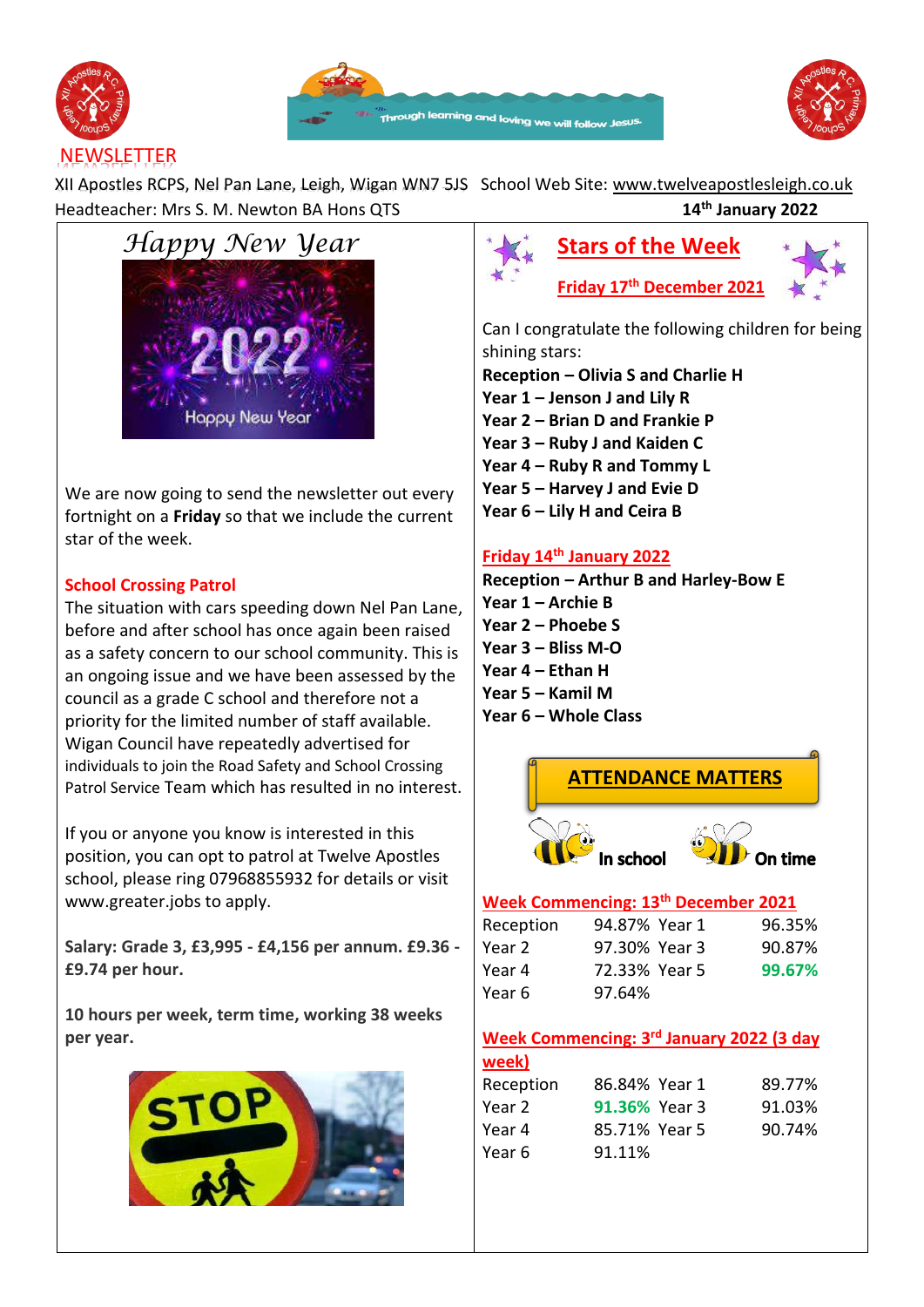#### **COVID Update**

A letter has been sent out with a full COVID update and a quick guide for parents and carers. This can also be found on the school web site.

#### **Temporary suspension of confirmatory PCR tests in education and childcare settings**

Confirmatory PCR testing following a positive result on a lateral flow device (LFD) will be temporarily suspended from 11th January. This means that all staff and children who have tested and reported a positive LFT result will no longer be advised to get a confirmatory PCR test.

This change is informed by public health advice. With high COVID-19 rates, the risk of a positive LFT result being false is very small. We therefore don't need to ask people to do a confirmatory PCR unless they:

- have symptoms (in which case they need to follow the stay at home guidance, self-isolate and order a PCR test)
- wish to claim the Test and Trace Support Payment
- have been advised to take a PCR test because they are in a clinically vulnerable group
- have been advised to do so as part of a research or surveillance programme.

#### **Reminder Reception Admissions**

If your child is due to start school in September 2022, the deadline for applications is this Saturday 15<sup>th</sup> January. If you want your child to come to Twelve Apostles or any other Catholic school, please ensure you have completed the supplementary faith form.

#### **Mental Health Week**

7<sup>th</sup> February – 12<sup>th</sup> February This year's Children's Mental Health Week is taking place on 7<sup>th</sup>-12<sup>th</sup> February 2022 and the theme is Growing Together.

Place2Be launched Children's Mental Health Week in 2015 to shine a spotlight on the importance of children and young people's mental health. Place2Be encourages children, young people and adults to look after their bodies and their minds.

To mark the week, we have lots of things planned so watch this space.

To find out more please visit the web site ……

#### **Week Commencing: 10th January 2022**

| Reception | 89.91% Year 1        | 95.16% |
|-----------|----------------------|--------|
| Year 2    | 93.70% Year 3        | 93.33% |
| Year 4    | <b>98.26% Year 5</b> | 90.60% |
| Year 6    | 89.17%               |        |
|           |                      |        |



#### **Shine Day - Thursday 20th January**

We are delighted to have the author, poet, writer and musician Paul Delaney visiting school and delivering workshops to each class next week. This will be a day of reflection for our children, through words and music. The day will be exploring our unique spirits, diversity and our connection to the mystery of GOD. It will be a day where we say THANK YOU to God, through poetry and music, singing BRAND NEW hymns and old favourites. The children will also be reading Pauls poetry and writing poems of their own.

Please ask your child about the day.

## **Healthy Relationship Workshops Thursday 27th and Friday 28th January 2022**

All children will be taking part in healthy relationship sessions which will be delivered by Wigan Borough Domestic Abuse Service. These are age appropriate, curriculum based sessions, written by Women's Aid and are designed to explore issues around



relationships and give children and young people opportunities to discuss elements of healthy and unhealthy relationships. A letter will be sent out by the team following the workshops.

# [Parents & Carers |](https://www.childrensmentalhealthweek.org.uk/parents) Children's Mental [Health Week 2022](https://www.childrensmentalhealthweek.org.uk/parents)

Take a look at our Children's Mental Health Week resources for parents and carers. [www.childrensmentalhealthweek.org.uk](http://www.childrensmentalhealthweek.org.uk/)